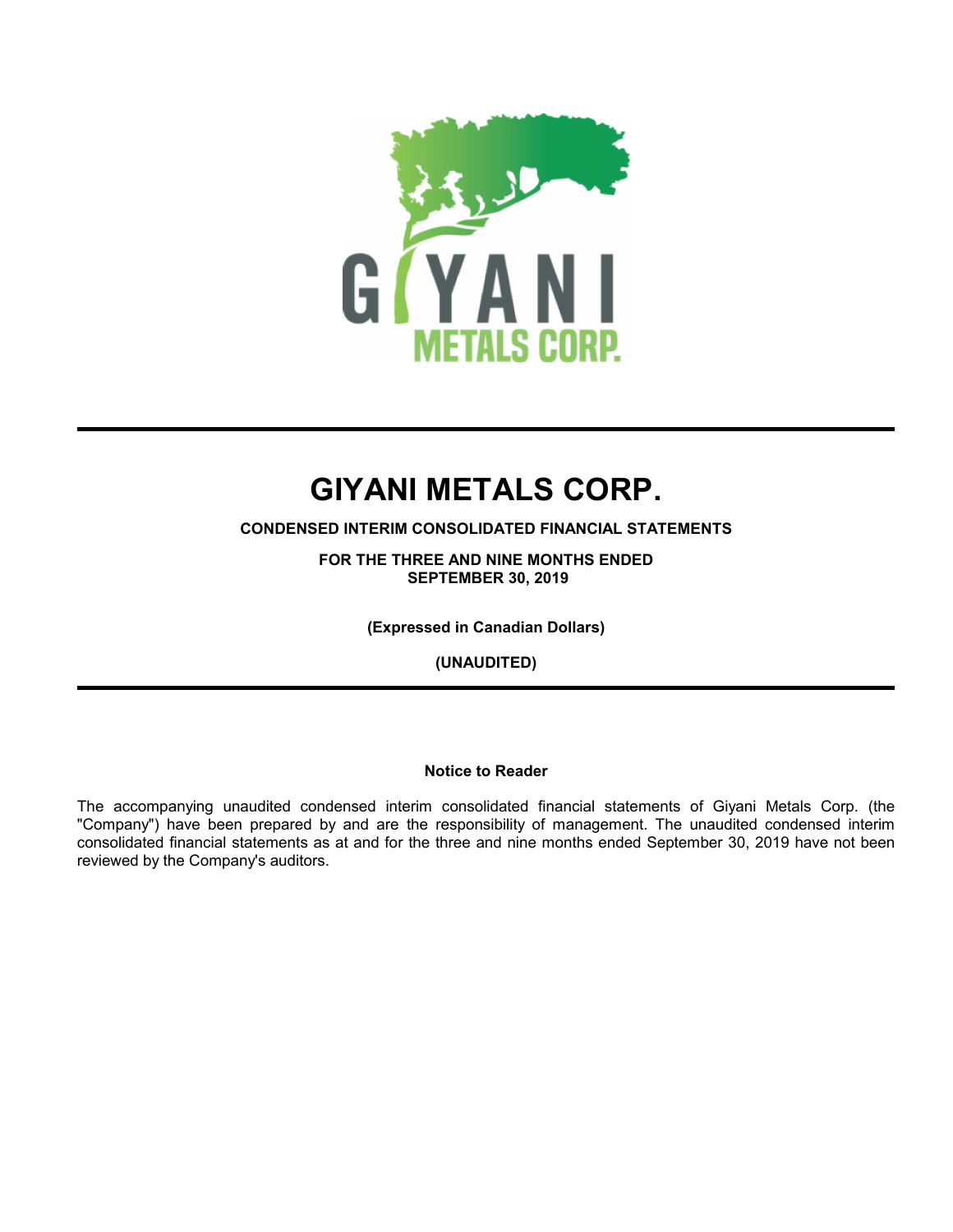**Condensed Interim Consolidated Statements of Financial Position**

**(Expressed in Canadian Dollars)**

**(Unaudited)**

| As at                                      | September 30,<br>2019 | December 31,<br>2018 |
|--------------------------------------------|-----------------------|----------------------|
| <b>Assets</b>                              |                       |                      |
| <b>Current assets</b>                      |                       |                      |
| Cash                                       | \$<br>199,046         | \$<br>21,107         |
| Held for sale asset (note 4)               | 341,716               |                      |
| Amounts receivable                         | 94,224                | 49,439               |
| Amounts due from related party (note 10)   | 100,949               | 95,847               |
| Prepaids                                   | 41,947                | 55,631               |
| Total current assets                       | 777,882               | 222,024              |
|                                            |                       |                      |
| Equipment (note 3)                         | 18,718                | 17,217               |
| Investment in associate (note 5)           |                       | 390,310              |
| Exploration and evaluation assets (note 4) | 2,282,910             | 1,973,221            |
| <b>Total Assets</b>                        | \$<br>3,079,510       | 2,602,772<br>\$      |
| <b>Liabilities</b>                         |                       |                      |
| <b>Current liabilities</b>                 |                       |                      |
| Accounts payable and accrued liabilities   | \$<br>893,717         | 401,869<br>\$        |
| Other liabilities (note 6)                 | 106,943               | 106,943              |
| Amounts due to related parties (note 10)   | 216,606               | 85,455               |
| <b>Total Liabilities</b>                   | 1,217,266             | 594,267              |
|                                            |                       |                      |
| <b>Equity</b>                              |                       |                      |
| Share capital (note 7 (b))                 | 23,251,844            | 22,795,562           |
| <b>Contributed surplus</b>                 | 6,500,363             | 6,481,999            |
| Warrants (note 9)                          | 4,793,950             | 4,727,212            |
| Cumulative translation adjustment          | (139, 302)            | (110, 394)           |
| <b>Deficit</b>                             | (32, 544, 611)        | (31, 885, 874)       |
|                                            | 1,862,244             | 2,008,505            |
| <b>Total Liabilities and Equity</b>        | 3,079,510<br>\$       | \$<br>2,602,772      |

Nature of operations and going concern (note 1) Commitments and contingencies (note 13)

The notes to the unaudited condensed interim consolidated financial statements are an integral part of these statements.

Approved by the Board of Directors:

Director: Eugene Lee

Director: Jonathan Henry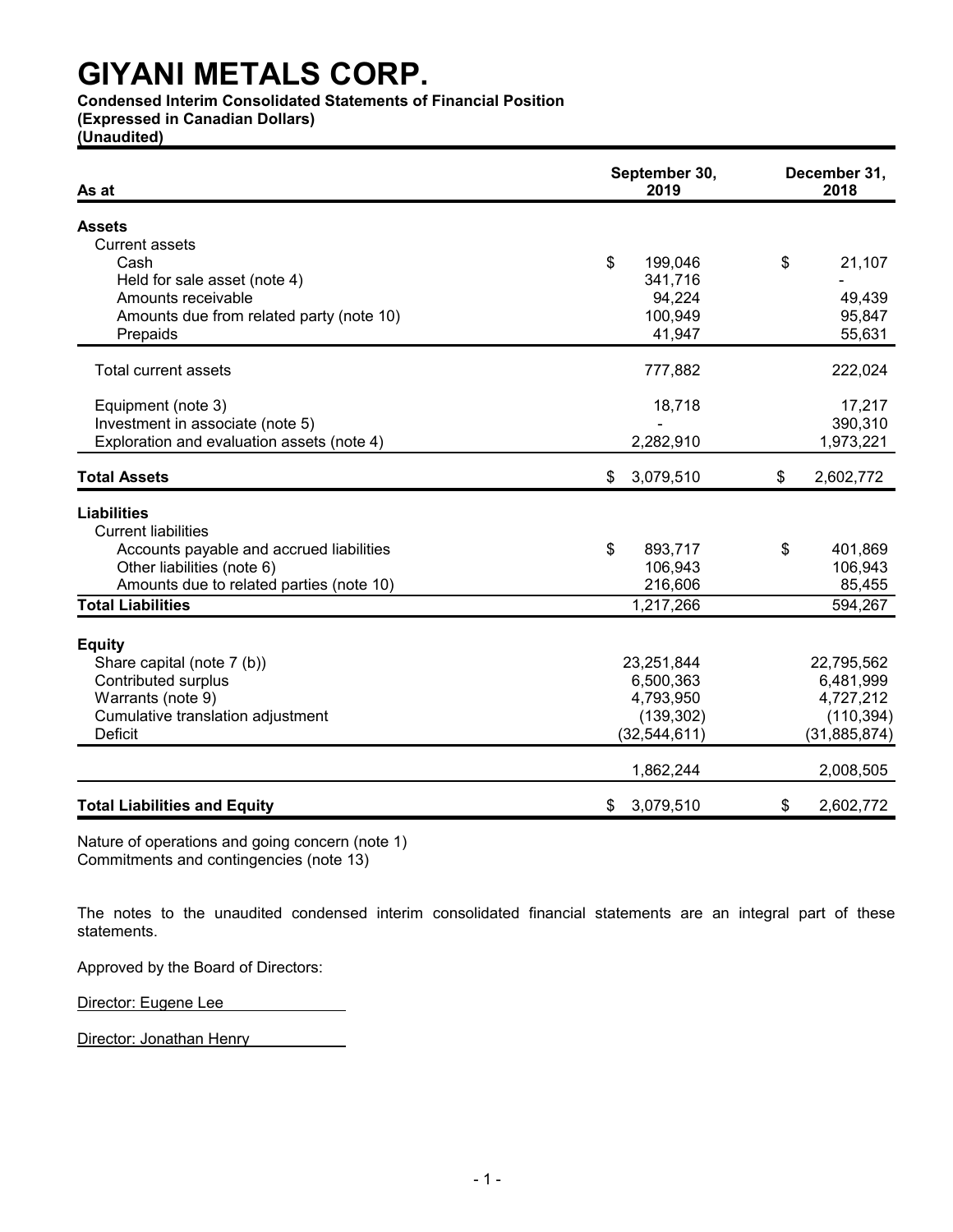**Condensed Interim Consolidated Statements of Loss and Comprehensive Loss**

**(Expressed in Canadian Dollars)**

**(Unaudited)**

|                                                                    | <b>Three Months Ended</b><br>September 30,<br>2019<br>2018 |    |            | <b>Nine Months Ended</b><br>September 30,<br>2019<br>2018 |    |            |
|--------------------------------------------------------------------|------------------------------------------------------------|----|------------|-----------------------------------------------------------|----|------------|
|                                                                    |                                                            |    |            |                                                           |    |            |
| <b>Expenses</b>                                                    |                                                            |    |            |                                                           |    |            |
| Corporate, general and administration                              |                                                            |    |            |                                                           |    |            |
| (note 11)                                                          | \$<br>337,531                                              | \$ | 869,825    | \$<br>1,171,237                                           | \$ | 1,683,276  |
| Depreciation (note 3)                                              | 1,022                                                      |    | 1,378      | 3,066                                                     |    | 4,134      |
| Net loss before interest and other items                           | 338,553                                                    |    | 871.203    | 1,174,303                                                 |    | 1,687,410  |
| Foreign exchange loss                                              |                                                            |    | (10,089)   | 3,284                                                     |    | (7, 107)   |
| Gain on debt settlement                                            |                                                            |    |            |                                                           |    | (8,094)    |
| Loss from associate (note 5)                                       |                                                            |    | 9,579      |                                                           |    | 34,696     |
| Loss (gain) on disposal of shares of                               |                                                            |    |            |                                                           |    |            |
| associate (note 5)                                                 |                                                            |    |            | 16,784                                                    |    | (243, 197) |
| Recovery of impairment of exploration                              |                                                            |    |            |                                                           |    |            |
| and evaluation assets (note 4)                                     | (535, 634)                                                 |    |            | (535, 634)                                                |    |            |
| Net (income) loss for the period                                   | \$<br>(197,081)                                            | \$ | 870,693    | \$<br>658,737                                             | \$ | 1,463,708  |
| <b>Other comprehensive loss</b>                                    |                                                            |    |            |                                                           |    |            |
| Items that may be subsequently reclassified to<br>profit and loss: |                                                            |    |            |                                                           |    |            |
| Currency translation adjustment                                    | 19,294                                                     |    | 23,793     | 28,908                                                    |    | 67,050     |
| Comprehensive (income) loss for the period                         | \$<br>(177, 787)                                           | \$ | 894,486    | \$<br>687,645                                             | \$ | 1,530,758  |
|                                                                    |                                                            |    |            |                                                           |    |            |
| Basic diluted (income) loss per share                              | \$<br>(0.00)                                               | \$ | 0.01       | \$<br>0.01                                                | \$ | 0.02       |
| Weighted average number of                                         |                                                            |    |            |                                                           |    |            |
| shares outstanding                                                 | 84,425,485                                                 |    | 81,779,628 | 83,553,224                                                |    | 80,766,332 |

The notes to the unaudited condensed interim consolidated financial statements are an integral part of these statements.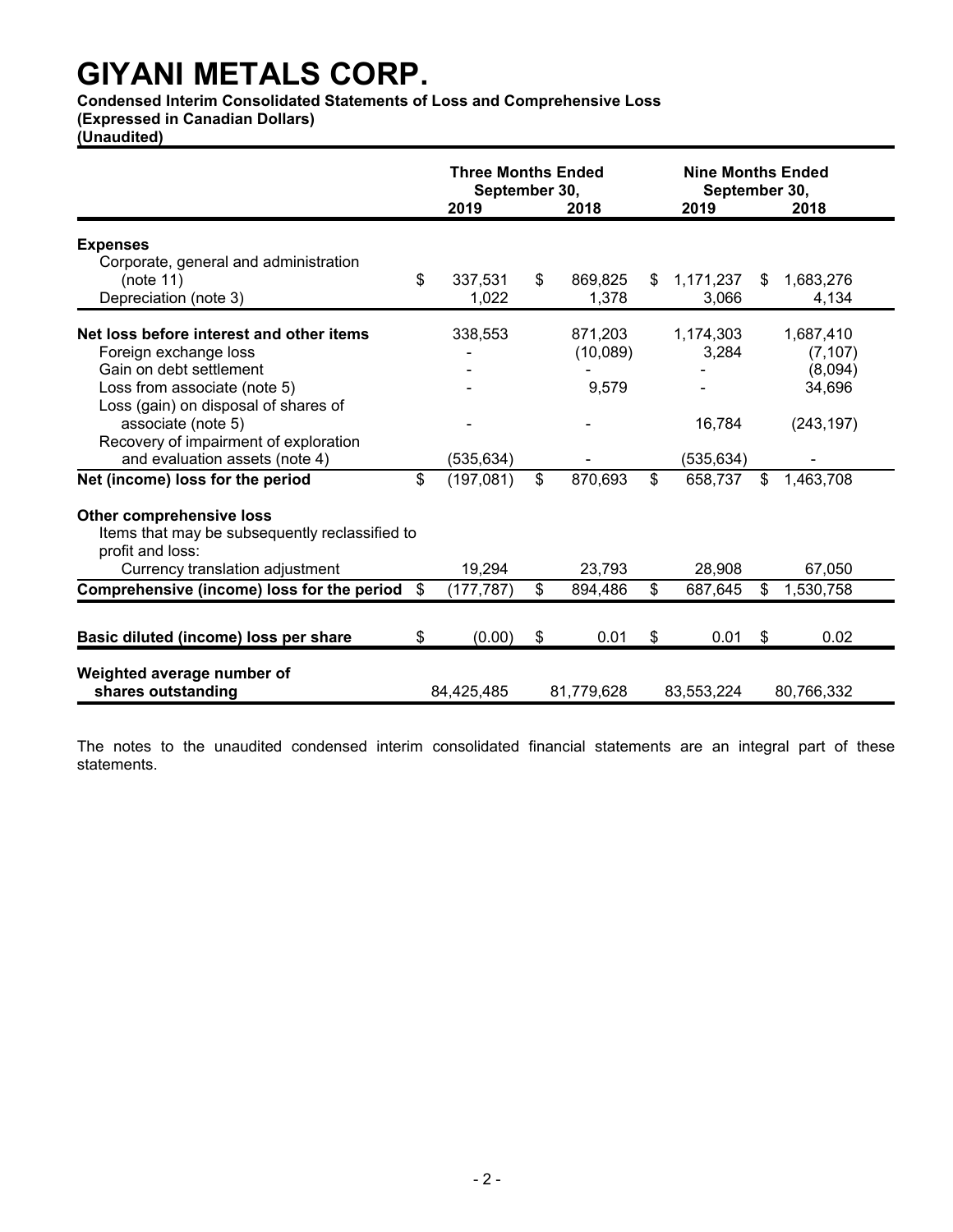**Condensed Interim Consolidated Statements of Changes in Shareholders' Equity**

### **(Expressed in Canadian Dollars)**

#### **(Unaudited)**

|                                    |                          |                                       |                          |    |                          |                               |    | <b>Cumulative</b>        |                      |             |
|------------------------------------|--------------------------|---------------------------------------|--------------------------|----|--------------------------|-------------------------------|----|--------------------------|----------------------|-------------|
|                                    | Number                   | <b>Share Capital</b><br><b>Amount</b> | <b>Contributed</b>       |    | Warrants                 | <b>Shares to</b><br>be issued |    | <b>Translation</b>       | <b>Deficit</b>       | Total       |
|                                    |                          |                                       | <b>Surplus</b>           |    |                          |                               |    | Adjustment               |                      |             |
| Balance, December 31, 2017         | 74,571,738               | \$21.316.713                          | 5,894,488                |    | 4,283,879                | 189,922                       |    | (165,009)                | $$$ (29,832,854) $$$ | 1,687,139   |
| Private placement, net of costs    | 7,207,890                | 1,265,577                             |                          |    | 656,605                  | (189, 922)                    |    | $\overline{\phantom{0}}$ |                      | 1,732,260   |
| Stock-based compensation           |                          |                                       | 596,599                  |    |                          |                               |    |                          |                      | 596,599     |
| Currency translation adjustment    |                          |                                       |                          |    |                          |                               |    | (67,050)                 |                      | (67,050)    |
| Net loss for the period            |                          |                                       |                          |    |                          |                               |    |                          | (1,463,708)          | (1,463,708) |
| Balance, September 30, 2018        | 81,779,628               | 22,582,290<br>\$                      | 6,491,087                |    | 4,940,484                | \$                            |    | (232,059)                | $$$ (31,296,562) \$  | 2,485,240   |
|                                    |                          |                                       |                          |    |                          |                               |    |                          |                      |             |
| Balance, December 31, 2018         | 81,779,628               | 22,795,562<br>\$                      | 6,481,999                | Ж, | 4,727,212                | \$                            | \$ | (110.394)                | $$$ (31,885,874) \$  | 2,008,505   |
| Private placement, net of costs    | 2,678,250                | 352,332                               |                          |    | 66,738                   |                               |    | $\overline{a}$           |                      | 419,070     |
| Exercise of stock options          | 550,000                  | 55,000                                |                          |    |                          |                               |    |                          |                      | 55,000      |
| Fair value reclassed upon exercise |                          |                                       |                          |    |                          |                               |    |                          |                      |             |
| of stock options                   |                          | 48,950                                | (48, 950)                |    | $\overline{\phantom{0}}$ |                               |    |                          |                      |             |
| Stock-based compensation           |                          |                                       | 67,314                   |    | $\overline{\phantom{0}}$ |                               |    |                          |                      | 67,314      |
| Currency translation adjustment    | $\overline{\phantom{0}}$ | $\overline{\phantom{0}}$              | $\overline{\phantom{0}}$ |    | $\overline{\phantom{a}}$ |                               |    | (28,908)                 |                      | (28,908)    |
| Net loss for the period            | $\overline{\phantom{0}}$ |                                       | $\overline{\phantom{0}}$ |    | $\overline{\phantom{a}}$ |                               |    |                          | (658, 737)           | (658, 737)  |
| Balance, September 30, 2019        | 85,007,878               | 23,251,844<br>S.                      | 6,500,363                |    | 4,793,950                | £.                            | ß. | (139,302)                | $$$ (32,544,611) $$$ | 1,862,244   |

The notes to the unaudited condensed interim consolidated financial statements are an integral part of these statements.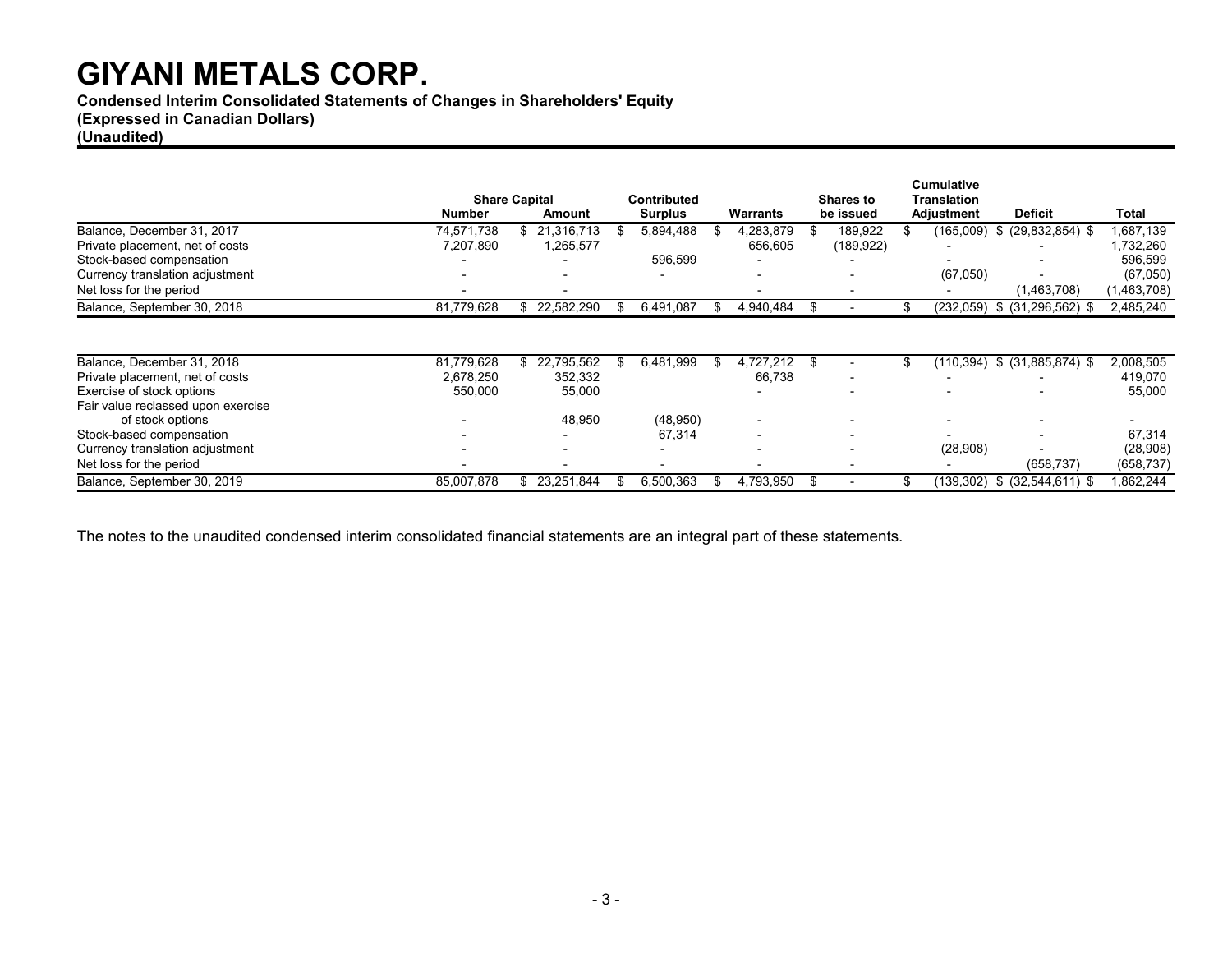#### **Condensed Interim Consolidated Statements of Cash Flows**

**(Expressed in Canadian Dollars)**

**(Unaudited)**

|                                                       | <b>Nine Months Ended</b><br>September 30, |               |
|-------------------------------------------------------|-------------------------------------------|---------------|
|                                                       | 2019                                      | 2018          |
| <b>Operating Activities</b>                           |                                           |               |
| Net loss for the period                               | \$<br>$(658, 737)$ \$                     | (1,463,708)   |
| Recovery of impairment of exploration and             |                                           |               |
| evaluation asset                                      | (535, 634)                                |               |
| Depreciation                                          | 3,066                                     | 4,134         |
| Foreign exchange                                      |                                           | (22, 154)     |
| Stock-based compensation                              | 67,314                                    | 596,599       |
| Loss (gain) on disposal of shares of associate        | 16,784                                    | (243, 197)    |
| Gain on debt settlement                               |                                           | (8,094)       |
| Loss from associate                                   |                                           | 34,696        |
| Net change in non-cash working capital:               |                                           |               |
| Funds held in trust                                   |                                           | 139,497       |
| Amounts receivable                                    | (44, 785)                                 | 27,163        |
| Amounts due from related party                        | (5, 102)                                  | 1,378         |
| Prepaid expenses                                      | 13,684                                    | (36, 633)     |
| Accounts payable and accrued liabilities              | 491,848                                   | (69, 183)     |
| Amounts due to related parties                        | 131,151                                   | (63,081)      |
|                                                       |                                           |               |
| Cash used in operating activities                     | (520, 411)                                | (1, 102, 583) |
| <b>Investing Activities</b>                           |                                           |               |
| Purchase of property plant and equipment              | (4, 567)                                  |               |
| Exploration and evaluation asset expenditures         | (309, 689)                                | (766, 140)    |
| Cash proceeds from sale of held for sale assets, net  | 193,918                                   |               |
| Proceeds on disposal of investment in associate       | 373,526                                   | 350,000       |
|                                                       |                                           |               |
| Cash provided (used in) from investing activities     | 253,188                                   | (416, 140)    |
| <b>Financing Activities</b>                           |                                           |               |
| Proceeds on issuance of shares, net of issuance costs | 419,070                                   | 1,732,260     |
| Proceeds from exercise of stock options               | 55,000                                    |               |
|                                                       |                                           |               |
| Cash provided by financing activities                 | 474,070                                   | 1,732,260     |
| Effect of foreign exchange on cash                    | (28,908)                                  | (1,750)       |
| Change in cash during the period                      | 177,939                                   | 211,787       |
| Cash, beginning of the period                         | 21,107                                    | 97,682        |
|                                                       |                                           |               |
| Cash, end of the period                               | \$<br>199,046                             | 309,469<br>\$ |

The notes to the unaudited condensed interim consolidated financial statements are an integral part of these statements.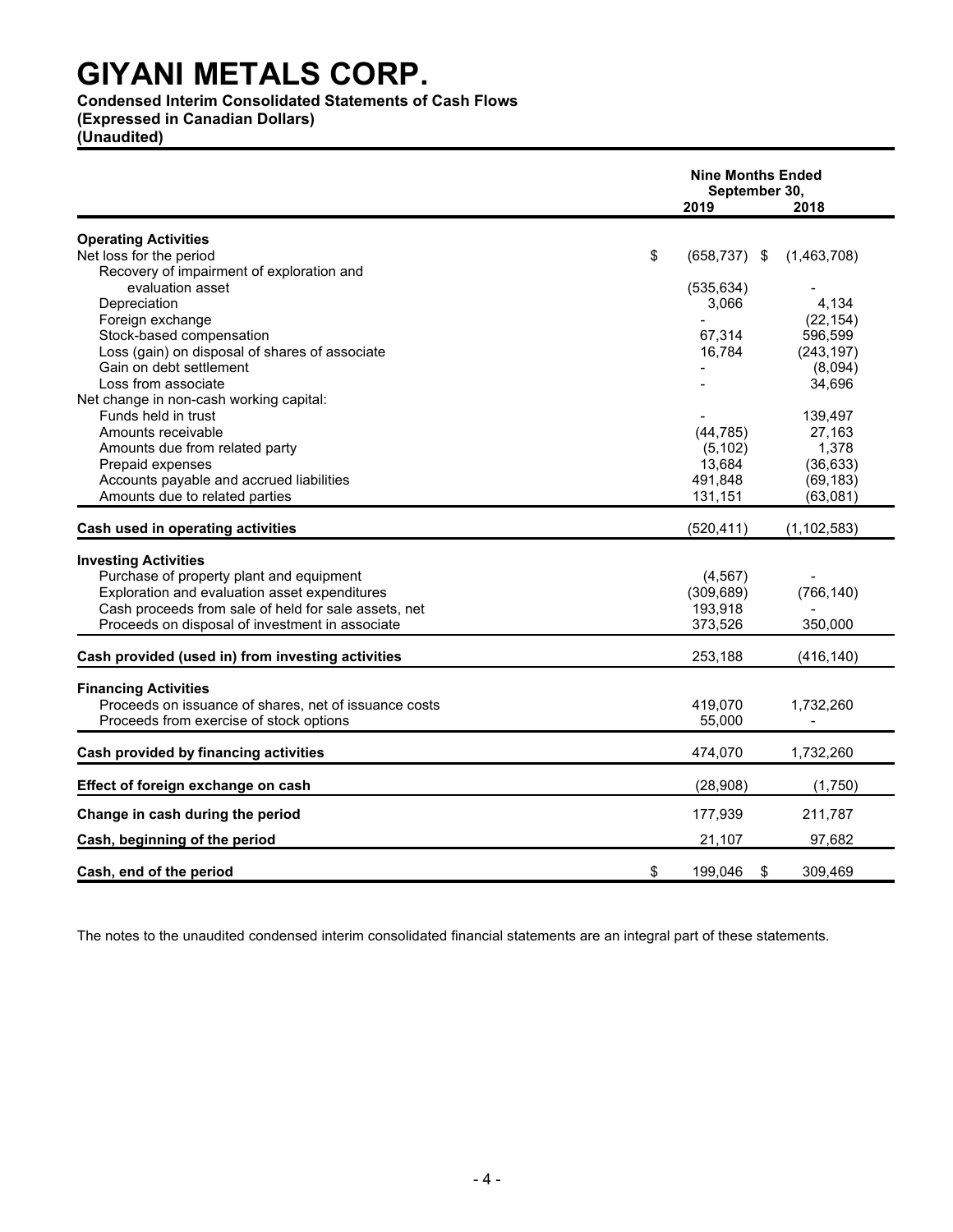### **GIYANI METALS CORP. Notes to Condensed Interim Consolidated Financial Statements September 30, 2019 (Expressed in Canadian Dollars)**

**(Unaudited)**

#### **1. Nature of operations and going concern**

Giyani Metals Corp., formerly Giyani Gold Corp. ("Giyani", or "the Company") was incorporated under the Canada Business Corporations Act on July 26, 2007 and continued under the Business Corporations Act of British Columbia on August 4, 2010. The Company has focused its full attention to advance its manganese exploration stage assets within the Kanye Basin in south eastern Botswana, Africa (the "Kanye Project"). Previously the Company was seeking other business opportunities and it was engaged in the acquisition, exploration, evaluation and development of gold resource properties in South Africa and Canada. The registered address is 1155 North Service Road West Unit 11 Oakville, Ontario, L6M 3E3. During the nine months ended September 30, 2019 the Company changed its trading symbol under the TSX Venture Exchange ("TSXV") to "EMM". The Company previously traded on the TSXV under the symbol "WDG".

These unaudited condensed interim consolidated financial statements have been prepared using International Financial Reporting Standards ("IFRS") applicable to a "going concern", which assume that the Company will continue in operation for the foreseeable future and will be able to realize its assets and discharge its liabilities in the normal course of operations.

These unaudited condensed interim consolidated financial statements do not reflect any adjustments that may be necessary if the Company is unable to continue as a going concern. The Company reported a net loss of \$658,737 for the nine months ended September 30, 2019 (nine months ended September 30, 2018 - \$1,463,708) and had an accumulated deficit of \$32,544,611 at September 30, 2019 (December 31, 2018 - \$31,885,874). The Company has negative working capital of \$439,384 (December 31, 2018 - \$372,243). The continuing operations of the Company are dependent on its ability to generate future cash flows or obtain additional financing. Management is of the opinion that additional funds will be obtained from external financing to meet the Company's liabilities and commitments as they become due, although there is a risk that additional financing will not be available on a timely basis or on terms acceptable to the Company. These factors indicate the existence of material uncertainties that may cast significant doubt as to the Company's ability to continue as a going concern and accordingly use accounting principles applicable to a going concern.

#### **2. Basis of preparation**

#### *Statement of compliance*

These unaudited condensed interim consolidated financial statements, including comparatives, have been prepared in accordance with International Accounting Standards ("IAS") 34 'Interim Financial Reporting' ("IAS 34") using accounting policies consistent with IFRS issued by the International Accounting Standards Board ("IASB") and Interpretations of the International Financial Reporting Interpretations Committee ("IFRIC"). The accounting policies and methods of computation applied by the Company in these unaudited condensed interim consolidated financial statements are the same as those applied in the Company's audited annual consolidated financial statements for the year ended December 31, 2018, other than as noted below. Any subsequent changes to IFRS that are given effect in the Company's annual consolidated financial statements for the year ending December 31, 2018 could result in restatement of these unaudited condensed interim consolidated financial statements.

These unaudited condensed interim consolidated financial statements were authorized for issuance by the Board of Directors of the Company on November 14, 2019.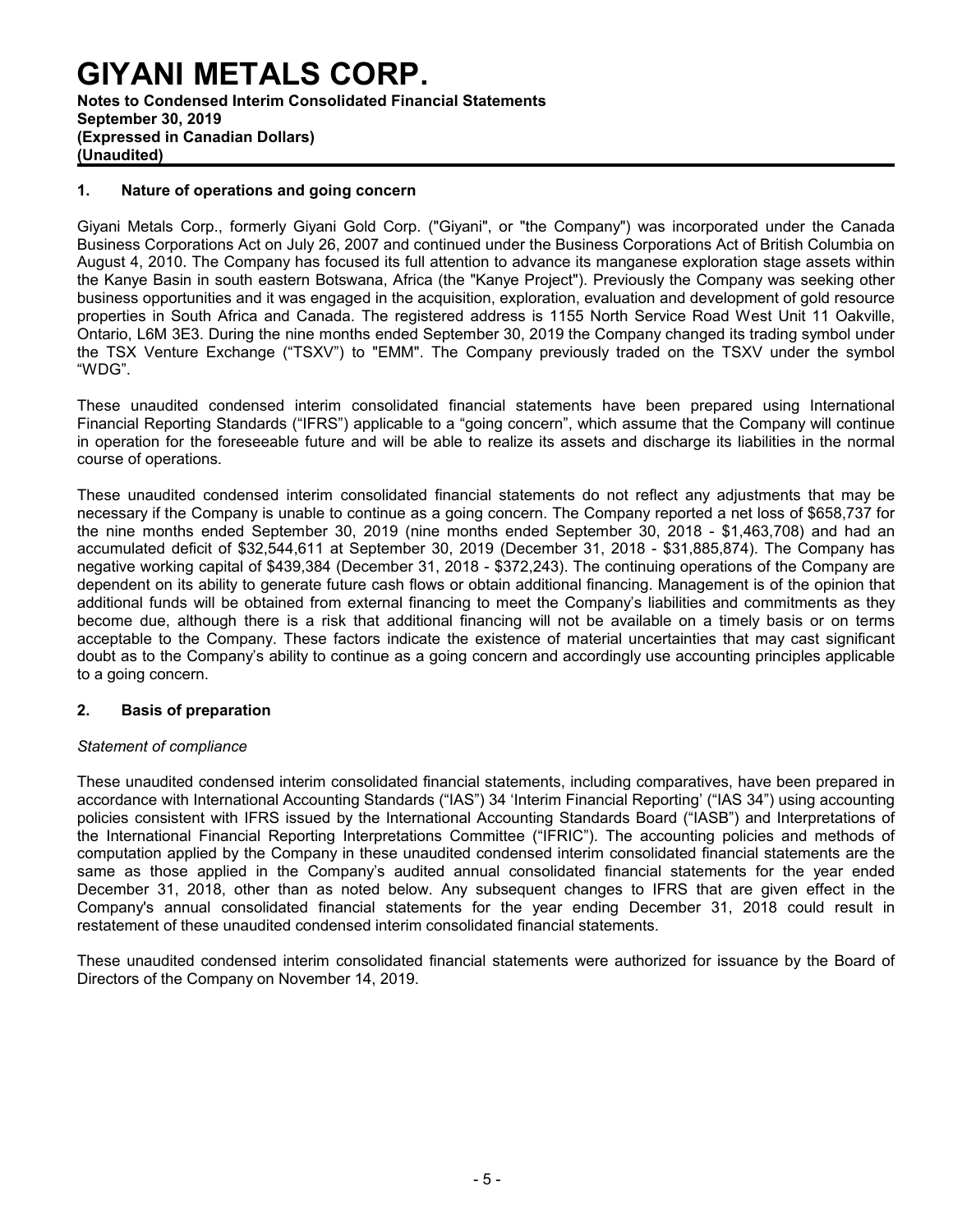#### **Notes to Condensed Interim Consolidated Financial Statements September 30, 2019 (Expressed in Canadian Dollars) (Unaudited)**

#### **2. Basis of preparation (continued)**

#### *New standards adopted*

#### (a) Leases and right-of-use assets

In January 2016, the IASB issued IFRS 16 - Leases ("IFRS 16"), replacing IAS 17 - Leases. IFRS 16 provides a single lessee accounting model and requires the lessee to recognize assets and liabilities for all leases on its statement of financial position, providing the reader with greater transparency of an entity's lease obligations.

At January 1, 2019, the Company adopted the following:

All leases are accounted for by recognising a right-of-use asset and a lease liability except for:

- Leases of low value assets; and
- Leases with a duration of twelve months or less.

Lease liabilities are measured at the present value of the contractual payments due to the lessor over the lease term, with the discount rate determined by the incremental borrowing rate on commencement of the lease is used. Variable lease payments are only included in the measurement of the lease liability if they depend on an index or rate. In such cases, the initial measurement of the lease liability assumes the variable element will remain unchanged throughout the lease term. Other variable lease payments are expensed in the period to which they relate.

On initial recognition, the carrying value of the lease liability also includes:

- Amounts expected to be payable under any residual value guarantee;
- The exercise price of any purchase option granted if it is reasonably certain to assess that option;
- Any penalties payable for terminating the lease, if the term of the lease has been estimated on the basis of any termination option being exercised.

Right-of-use assets are initially measured at the amount of the lease liability, reduced for any lease incentives received, and increased for:

- Lease payments made at or before commencement of the lease;
- Initial direct costs incurred; and
- The amount of any provision recognised where the Company is contractually required to dismantle, remove or restore the leased asset.

Lease liabilities, on initial measurement, increase as a result of interest charged at a constant rate on the balance outstanding and are reduced for lease payments made.

Right-of-use assets are amortised on a straight-line basis over the remaining term of the lease or over the remaining economic life of the asset if this is judged to be shorter than the lease term.

When the Company revises its estimate of the term of any lease, it adjusts the carrying amount of the lease liability to reflect the payments to make over the revised term, which are discounted at the same discount rate that applied on lease commencement. The carrying value of lease liabilities is similarly revised when the variable element of future lease payments dependent on a rate or index is revised. In both cases an equivalent adjustment is made to the carrying value of the right-of-use asset, with the revised carrying amount being amortised over the remaining (revised) lease term.

There was no material impact as a result of the adoption of this standard by the Company.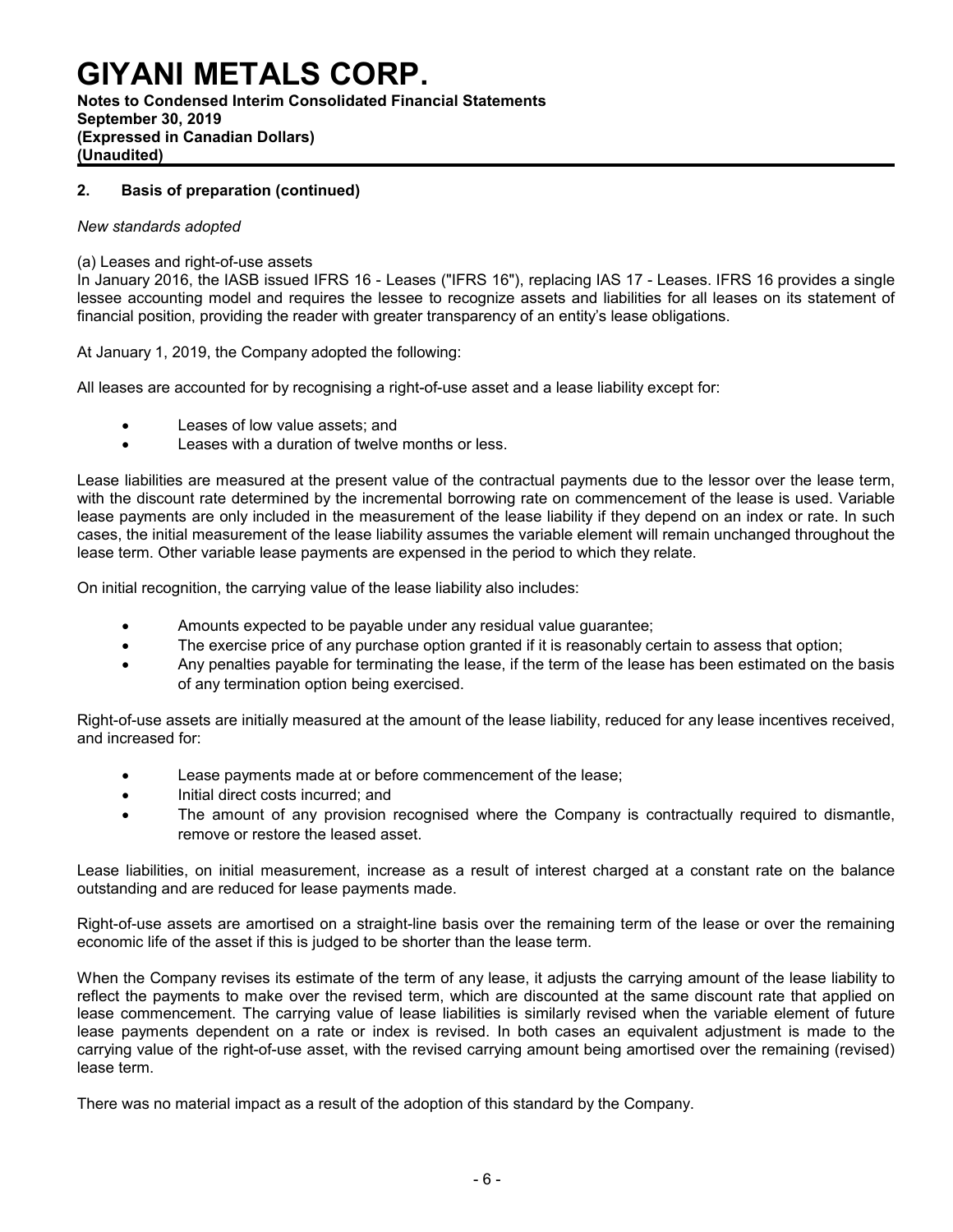**Notes to Condensed Interim Consolidated Financial Statements September 30, 2019 (Expressed in Canadian Dollars) (Unaudited)**

#### **2. Basis of preparation (continued)**

#### *New standards adopted (continued)*

#### (b) Uncertainty over Income Tax Treatments

On June 7, 2017, the IASB issued IFRIC Interpretation 23 Uncertainty over Income Tax Treatments. The Interpretation provides guidance on the accounting for current and deferred tax liabilities and assets in circumstances in which there is uncertainty over income tax treatments. The Interpretation is applicable for annual periods beginning on or after January 1, 2019. Earlier application is permitted. At January 1, 2019, the Company adopted this standard and there was no material impact on the Company's unaudited condensed interim consolidated financial statements.

#### **3. Equipment**

| Cost                                                              | <b>Furniture</b><br>and<br><b>Fixture</b> |          | Mining and<br><b>Exploration</b> |         | Computer<br><b>Equipment</b> |         | <b>Equipment</b> |          | Total            |
|-------------------------------------------------------------------|-------------------------------------------|----------|----------------------------------|---------|------------------------------|---------|------------------|----------|------------------|
| Balance, December 31, 2017,<br>and December 31, 2018<br>Additions | \$<br>31.186<br>4,567                     | \$       | 21.724                           | \$      | 21.175                       | \$      | 32,743           | \$       | 106,828<br>4.567 |
| September 30, 2019                                                | \$<br>35,753                              | S        | 21,724                           | \$      | 21,175                       | \$      | 32,743           | \$       | 111,395          |
| <b>Accumulated depreciation</b>                                   |                                           |          |                                  |         |                              |         |                  |          |                  |
| Balance, December 31, 2017<br>Depreciation for the period         | \$<br>23,925<br>2,420                     | \$       | 21,724                           | \$      | 21,175                       | \$      | 17,275<br>3,092  | \$       | 84,099<br>5,512  |
| Balance, December 31, 2018<br>Depreciation for the period         | \$<br>26,345<br>1,209                     | \$.      | 21,724                           | \$      | 21,175                       | \$      | 20,367<br>1,857  | \$       | 89,611<br>3,066  |
| Balance, September 30, 2019                                       | \$<br>27,554                              | \$.      | 21,724                           | \$      | 21,175                       | \$      | 22,224           | \$       | 92,677           |
| Net book value                                                    |                                           |          |                                  |         |                              |         |                  |          |                  |
| Balance, December 31, 2018<br>Balance, September 30, 2019         | \$<br>4,841<br>8,199                      | \$<br>\$ |                                  | \$<br>S |                              | \$<br>S | 12,376<br>10,519 | \$<br>\$ | 17,217<br>18,718 |

#### **4. Exploration and evaluation assets**

#### **Botswana**

On April 11, 2017, the Company announced the acquisition of six new prospecting licenses that encompass the past producing Kgwakgwe Hill Manganese Mine ("K. Hill") located in the Kanye Basin, south eastern Botswana. Binding agreements were signed with Everbroad Investments (Pty) ("Everbroad") Limited and Marcelle Holdings (Pty) Limited ("Marcelle") to acquire an 88% interest in PL322/2016 (Kgwakgwe Hill License) and 100% interest in PL336/2016 to PL340/2016 (adjacent to K. Hill) inclusive by making cash payments totaling US \$75,000 (paid).

On July 13, 2017, the Company signed a definitive agreement (the "Agreement") with Marcelle to acquire an 88% interest in seven prospecting licences (PL294/2016 to PL300/2016 inclusive) by making cash payments totaling BWP 980,000 Botswana Pula (paid). Additionally, the Agreement included the completion of the acquisition of 100% interest in five prospecting licences from Marcelle and an 88% interest in one prospecting licence from Everbroad as mentioned above. The Agreement also included the acquisition of a 100% interest in Menzi Battery (Pty) Limited ("Menzi"), a company incorporated in accordance with the laws of Botswana, by issuing two million common shares of Giyani (issued). The acquisition of Menzi was treated as an asset acquisition as Menzi did not meet the definition of a business under IFRS.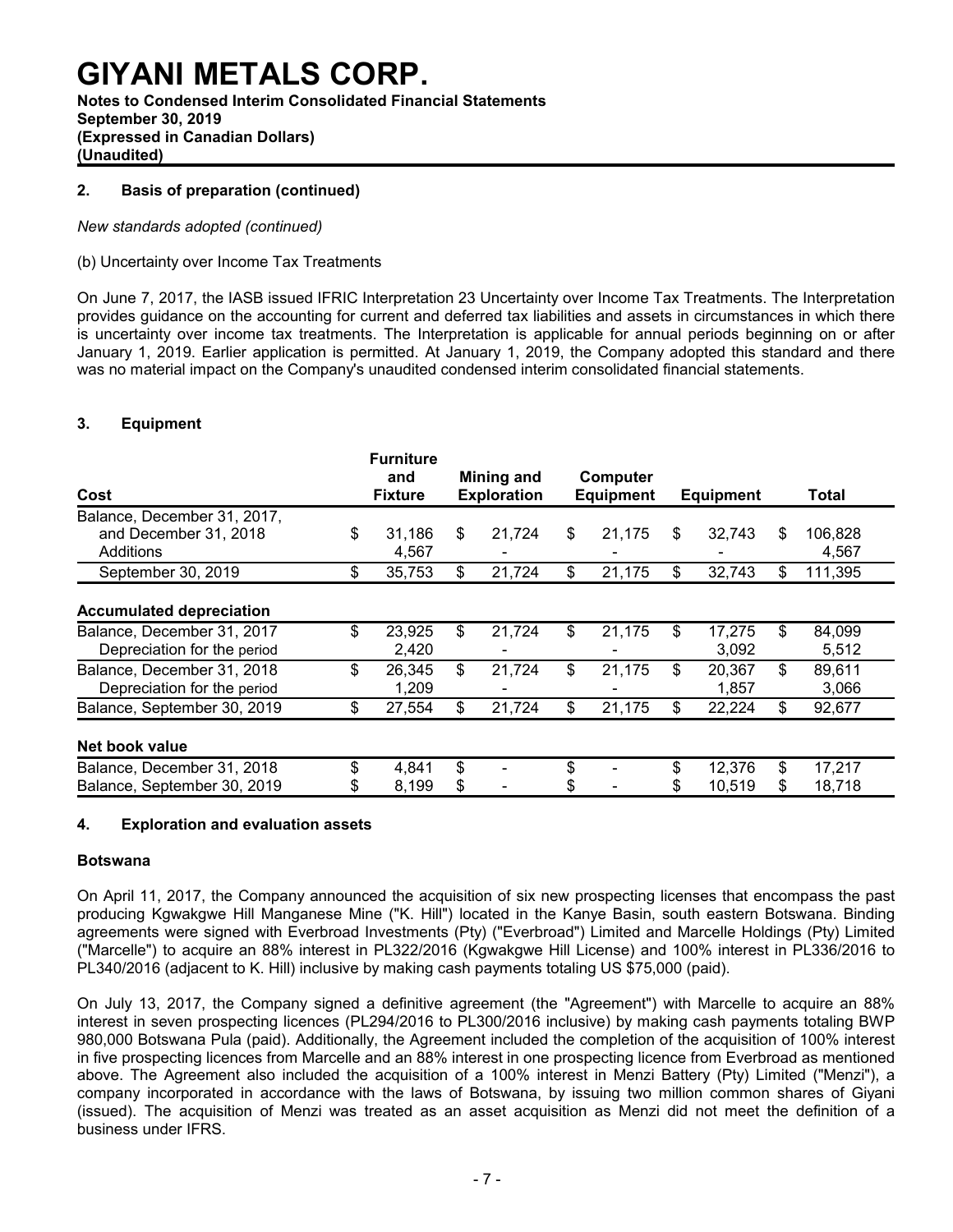#### **GIYANI METALS CORP. Notes to Condensed Interim Consolidated Financial Statements September 30, 2019 (Expressed in Canadian Dollars) (Unaudited)**

#### **4. Exploration and evaluation assets (continued)**

On November 16, 2017, the Company announced the acquisition of an additional licence near the town of Lobatse ("The Lobatse Prospect"). The Lobatse Prospect is located 40 km east of K. Hill. The Lobatse Prospect, along with K. Hill and the Otse Prospect, near the town of Otse, are all located within the boundaries of the Kanye Project area.

All licences have an initial expiry date of December 31, 2019, except for the Lobatse Prospect licence which has an initial expiry December 31, 2020. The licences have minimum aggregated Botswana Pula expenditures of BWP25,450,000 (approximately \$3,043,000) by December 31, 2019 and additional expenditures of BWP2,950,000 (approximately \$350,000) by December 31, 2020 and can be renewed prior to the initial expiry date. The majority of the current expenditures, as shown below, are expected to qualify towards the minimum required expenditures.

The following table shows the continuity of the acquisition costs and expenditures incurred on the Kanye Project:

|                             | <b>Kanye Project</b> |
|-----------------------------|----------------------|
| Balance, December 31, 2017  | \$1,088,729          |
| <b>Current expenditures</b> | 913,131              |
| Foreign exchange            | (28, 639)            |
| Balance, December 31, 2018  | \$1,973,221          |
| <b>Current expenditures</b> | 309.689              |
| Balance, September 30, 2019 | \$2,282,910          |

#### **South Africa**

#### *Rock Island Gold Project*

The Company had previously entered into a joint operation agreement relating to the assets of Rock Island, the Company funded the joint operation with Corridor Mining Resources ("CMR") on a 50:50 basis, whereby both parties were to share the costs evenly on an ongoing basis. The joint operation was operated through Rock Island Trading 17 (Pty) Ltd. (2); a company incorporated in South Africa for which Giyani had 28.8% effective ownership.

The Company's exploration permits expired on July 10, 2015. Prior to expiry, an application to extend for a three year retention permit was submitted to the Department of Mineral Resources (the "DMR"). This application was submitted by Giyani's partner CMR. At the time, no competing applications were submitted. The DMR confirmed receipt of the application on May 4, 2016. For accounting purposes, the Company had previously recorded the Rock Island Gold Project at \$nil, with an impairment of the full carrying amount reported as a loss in previous periods.

During the period, the Company signed a sale of shares agreement with CMR to sell the Company's effective interest of 28.8% in Rock Island Trading 17 (Pty) Ltd. (2). The sale of shares agreement resulted in the Company recording a recovery of impairment on exploration and evaluation assets of \$535,634 in the statement of comprehensive loss. The receipt of funds will occur in two tranches; one-third immediately on signing of agreement (received) and two-thirds on closing of the agreement which is subject to the DMR approving a Section 11 filing (awaiting approval).

As a result of the sale of shares agreement being executed during the period, the fair value of the shares not yet transferred to CMR have been recorded as a held for sale asset in the Statement of Financial Position.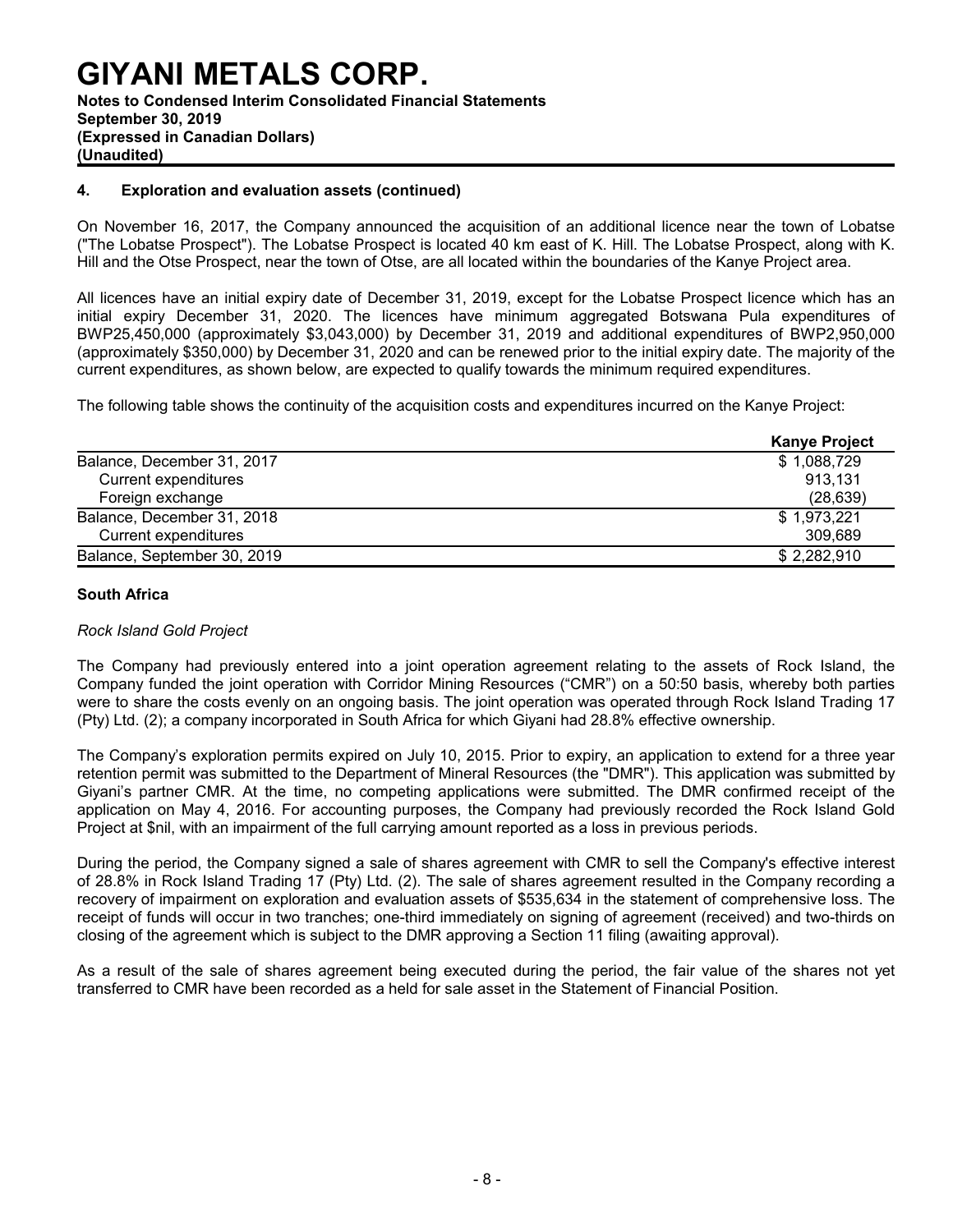### **GIYANI METALS CORP. Notes to Condensed Interim Consolidated Financial Statements**

#### **September 30, 2019 (Expressed in Canadian Dollars) (Unaudited)**

#### **5. Investment in associate**

On September 23, 2016, as a result of the deconsolidation of Canoe Mining Ventures Corp ("Canoe"), an equity investment in Canoe of \$906,952 was recorded based on the fair value of the shares held on that date. During the year ended December 31, 2017, Canoe issued additional common shares. As a result the Company's ownership in Canoe decreased from 33.3% to 23.7%.

During the nine months ended September 30, 2019, the Company liquidated all the common shares held of Canoe for proceeds of \$373,526, net of costs of \$3,809, resulting in a loss on disposal of shares of associate of \$16,784. As a result of this sale, the Company ceases to have an ownership interest in Canoe.

The continuity of investment in associate is as follows:

|                                             | Investment<br>in associate |
|---------------------------------------------|----------------------------|
| Balance, December 31, 2017                  | 632,128                    |
| Loss pick-up from associate during the year | (135, 015)                 |
| Disposal                                    | (106,803)                  |
| Balance, December, 31, 2018                 | 390,310                    |
| Disposal                                    | (390, 310)                 |
| Balance, September 30, 2019                 |                            |

#### **6. Other liabilities**

During the year ended December 31, 2017, the Company transferred \$106,943 of accounts payable (the "Statutebarred Claims") to other liabilities on the basis that any claims in respect of the Statute-barred Claims were statutebarred under the Limitations Act (Ontario). The Statute-barred Claims related to expenses billed by, and third party liabilities incurred by prior management of the Company prior to December 2015. However, for accounting purposes under IFRS, a debt can only be removed from the Company's Statement of Financial Position when it is extinguished meaning only when the contract is discharged or canceled or expires. The effect of the Limitations Act is to prevent a creditor from enforcing an obligation but it does not formally extinguish the debt for accounting purposes. It is the position of management of the Company that the Statute-barred Claims cannot be enforced by the creditors, do not create any obligation for the Company to pay out any cash and do not affect the financial or working capital position of the Company. The Statute-barred Claims are required to be reflected on the Company's Statement of Financial Position as a result of the current interpretation of IFRS, but they are classified as long-term liabilities since the Company has no intention or obligation to pay these Statute-barred Claims and the creditors cannot enforce payment of the Statute-barred Claims. While inclusion of these items is intended solely to comply with the requirements of IFRS, the Company in no way acknowledges any of the Statute-barred Claims.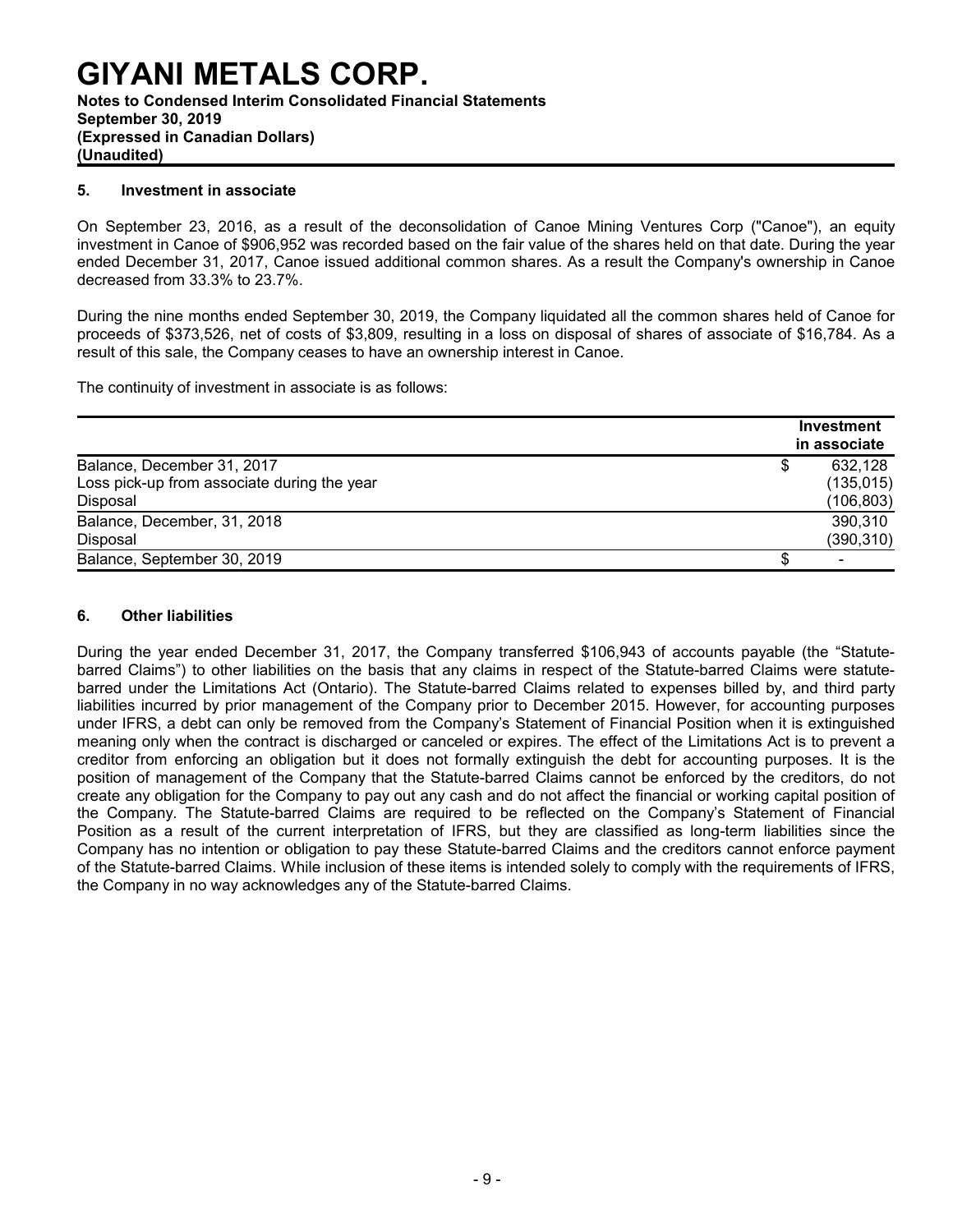**Notes to Condensed Interim Consolidated Financial Statements September 30, 2019 (Expressed in Canadian Dollars) (Unaudited)**

#### **7. Share capital**

a) Authorized share capital

Unlimited number of common shares without par value.

#### b) Issued share capital

The following is a continuity of shares issued:

|                                                                | <b>Shares</b> | <b>Amount</b>            |
|----------------------------------------------------------------|---------------|--------------------------|
| Balance, December 31, 2017                                     |               | 74,571,738 \$ 21,316,713 |
| Private placement (i)                                          | 7.207.890     | 1,982,170                |
| Valuation of warrants issued in private placement (i)          |               | (656, 605)               |
| Share issuance costs (i)                                       |               | (59,988)                 |
| Balance, September 30, 2018                                    |               | 81,779,628 \$22,582,290  |
|                                                                |               |                          |
| Balance, December 31, 2018                                     | 81,779,628    | \$22,795,562             |
| Private placement (ii)                                         | 2,678,250     | 428,520                  |
| Fair value of warrants issued in private placement (ii)        |               | (65,907)                 |
| Fair value of finder warrants issued in private placement (ii) |               | (831)                    |
| Exercise of stock options (iii)                                | 550,000       | 55,000                   |
| Fair value reclassed upon exercise of stock options (iii)      |               | 48,950                   |
| Share issuance costs (ii)                                      |               | (9, 450)                 |
| Balance, September 30, 2019                                    |               | 85,007,878 \$23,251,844  |

(i) On February 8, 2018, the Company closed a non-brokered private placement of 7,207,890 units for total gross proceeds of \$1,982,170. Each unit consisted of one common share of Giyani at a price of \$0.275 per share and one half of a share purchase warrant exercisable at \$0.40 for a period of 18 months from the date of issuance. Total transaction costs of \$59,988 were incurred including finders' fees of \$43,374.

The 3,603,945 warrants and 157,723 finders' warrants were assigned a fair value of \$629,150 and \$27,455, respectively, which was determined using the Black-Scholes option pricing model using the following weighted average assumptions: share price - \$0.37, dividend yield - 0%; expected volatility (based on historical price data of the Company's common share) - 119%; risk-free interest rate - 0.82%; and an expected life - 1.5 years.

Officers and directors of the Company subscribed for 1,187,291 units in the private placement for gross proceeds of \$326,505. Related parties settled \$69,755 of debt in conjunction with the private placement.

(ii) On April 24, 2019, the Company closed a non-brokered private placement of 2,678,250 units for total gross proceeds of \$428,520. Each unit consisted of one common share of Giyani at a price of \$0.16 per share and one half of a share purchase warrant exercisable at \$0.275 for a period of 18 months from the date of issuance. As a result of the placement, \$9,450 in finders' fees were paid.

The 1,339,125 full warrants and 16,875 finders' warrants were assigned a fair value of \$65,907 and \$831, respectively, which was determined using the Black-Scholes option pricing model using the following weighted average assumptions: share price - \$0.11, dividend yield - 0%; expected volatility (based on historical price data of the Company's common share) - 144%; risk-free interest rate - 1.71%; and an expected life - 1.5 years.

Officers and directors of the Company subscribed for 640,750 units in the private placement for gross proceeds of \$102,520. Related parties settled \$15,840 of debt in conjunction with the private placement.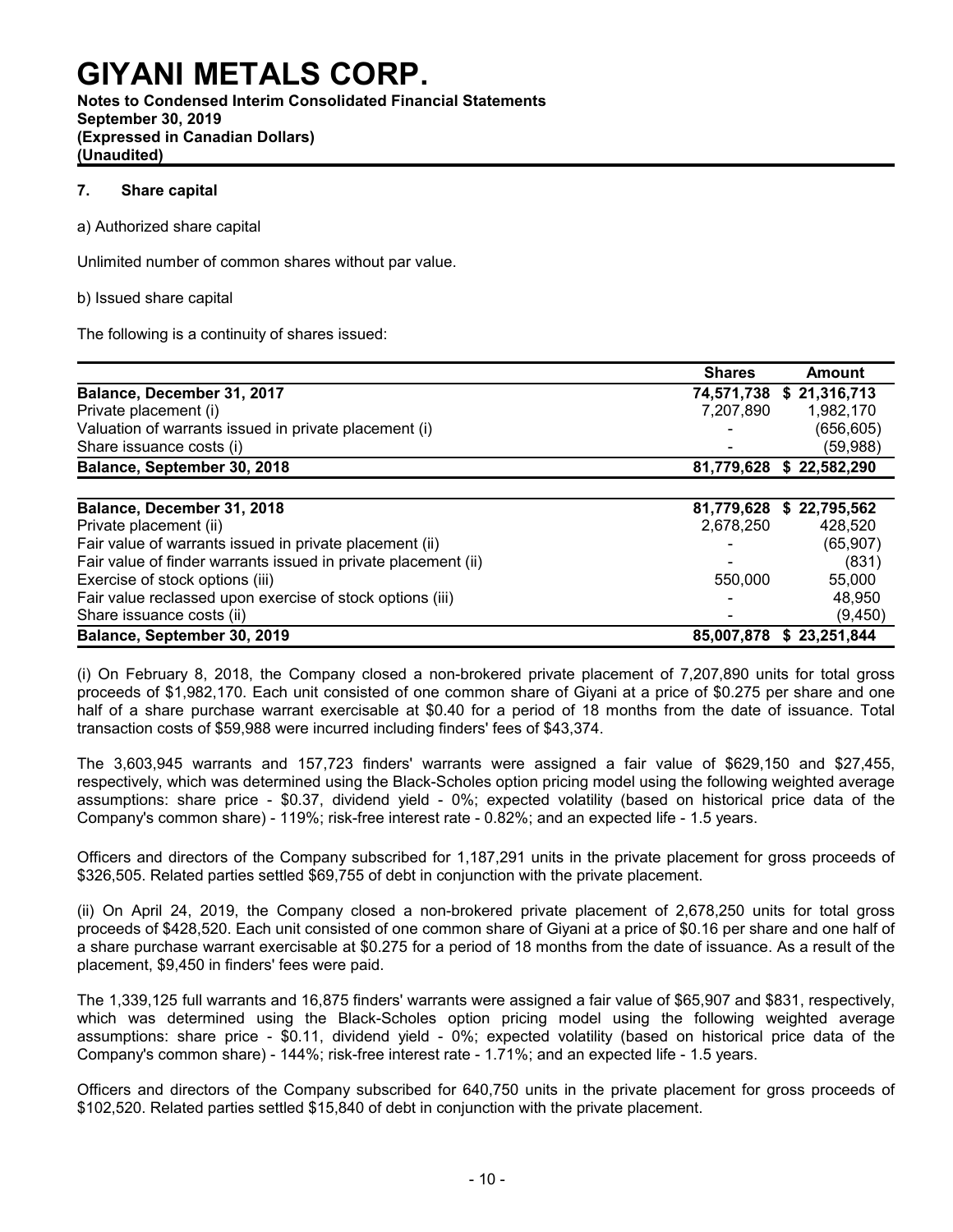### **GIYANI METALS CORP. Notes to Condensed Interim Consolidated Financial Statements September 30, 2019 (Expressed in Canadian Dollars) (Unaudited)**

#### **7. Share capital (continued)**

(iii) During the nine months ended September 30, 2019, former Directors exercised 550,000 stock options exercisable at \$0.10 for total gross proceeds of \$55,000. As a result of the exercise, the fair value attributable to the options exercised was moved to share capital in the amount of \$48,950.

#### **8. Stock options**

The Company has adopted an incentive stock option plan in accordance with the policies of the TSXV, under which the Board of Directors of the Company may grant to directors, officers, employees and consultants of the Company, nontransferable options to purchase common shares provided the number of shares reserved for issuance under the stock option plan shall not exceed 10% of the issued and outstanding common shares, exercisable for a period of up to five years from the date of grant. The Board of Directors determines the price per common share and the number of common shares, which may be allotted to directors, officers, employees and consultants, and all other terms and conditions of the option, subject to the rules of the TSXV.

Stock option transactions are summarized as follows:

|                             | Number of stock<br>options outstanding |    | <b>Weighted average</b><br>exercise price |
|-----------------------------|----------------------------------------|----|-------------------------------------------|
| Balance, December 31, 2017  | 4,900,000                              | \$ | 0.27                                      |
| Granted (i), (ii)           | 550,000                                |    | 0.27                                      |
| Balance, September 30, 2018 | 5,450,000                              | \$ | 0.27                                      |
| Balance, December 31, 2018  | 7,450,000                              | \$ | 0.25                                      |
| Exercised (note 7)          | (550,000)                              |    | 0.10                                      |
| Expired                     | (400,000)                              |    | 0.25                                      |
| Balance, September 30, 2019 | 6,500,000                              | \$ | 0.28                                      |

(i) On April 25, 2018, the Company granted 350,000 stock options to a director with each option exercisable into one common share of the Company at an exercise price of \$0.23 per share until April 25, 2023. A fair value of \$68,845 was determined using the Black-Scholes option pricing model. The following assumptions were used: share price - \$0.23, dividend yield - 0%; expected volatility (based on historical price data of the Company's common share) - 128%; riskfree interest rate - 2.18%; and an expected life - 5 years. The options vested immediately and as such, \$68,845 has been recognized as stock-based compensation expense.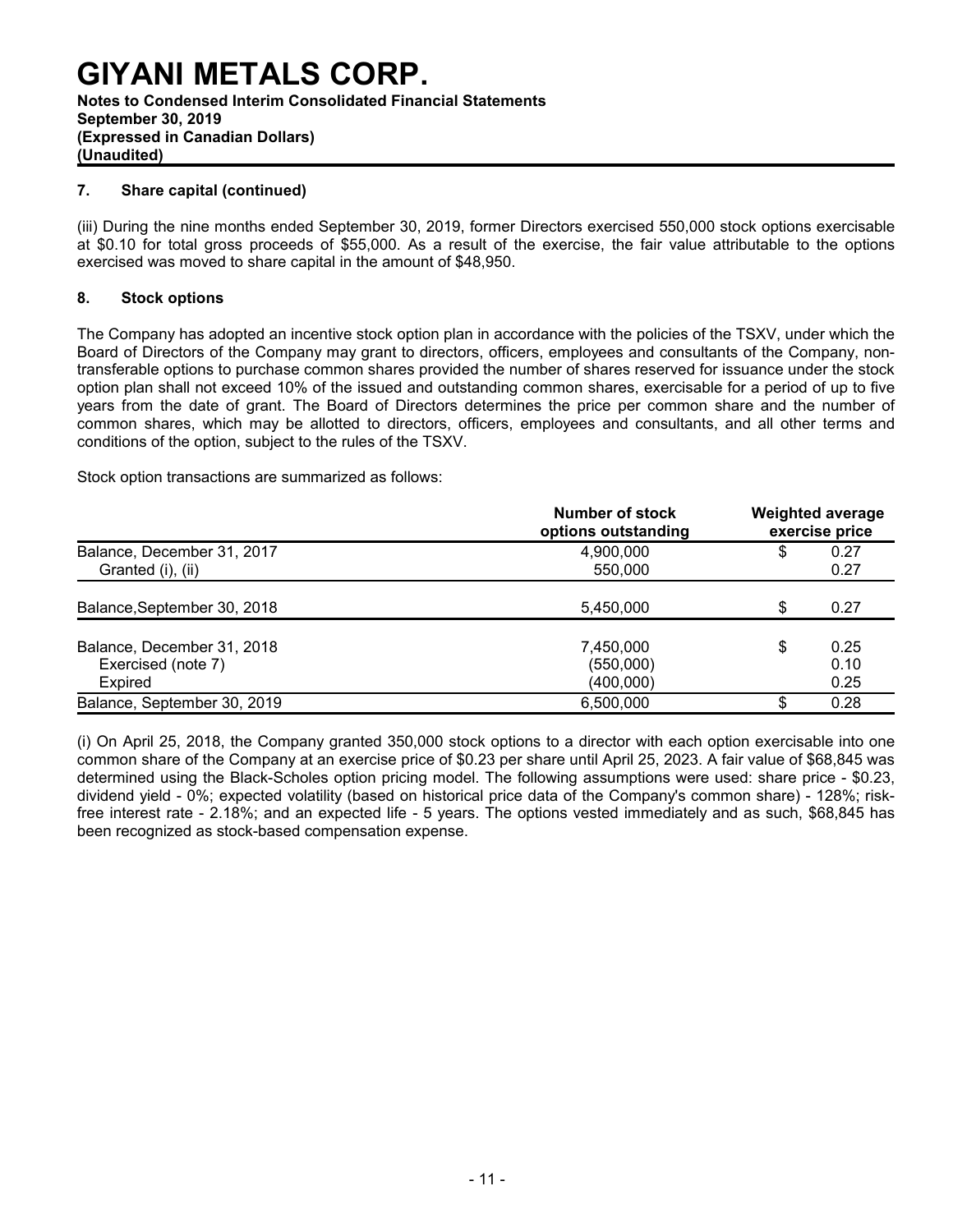**Notes to Condensed Interim Consolidated Financial Statements September 30, 2019 (Expressed in Canadian Dollars) (Unaudited)**

#### **8. Stock options (continued)**

(ii) On May 29, 2018, the Company granted 200,000 stock options to a consultant with each option exercisable into one common share of the Company at an exercise price of \$0.35 per share until May 29, 2023. A fair value of \$39,620 was determined using the Black-Scholes option pricing model. The following assumptions were used: share price - \$0.24, dividend yield - 0%; expected volatility (based on historical price data of the Company's common share) - 128%; riskfree interest rate - 2.03%; and an expected life - 5 years. The options vest over a 12-month period in stages of 25% after each 3-month period. In the current year, \$46,708 has been recognized as stock-based compensation expense.

Stock options outstanding as at September 30, 2019:

| <b>Expiry date</b> | <b>Exercise</b><br>price(\$) | Remaining<br>contractual<br>life (years) | Total<br>options | <b>Options</b><br>exercisable |
|--------------------|------------------------------|------------------------------------------|------------------|-------------------------------|
| June 24, 2021      | 0.10                         | 1.73                                     | 500,000          | 500,000                       |
| August 3, 2021     | 0.31                         | 1.84                                     | 650,000          | 650,000                       |
| May 1, 2022        | 0.34                         | 2.59                                     | 1,400,000        | 1,400,000                     |
| November 28, 2022  | 0.30                         | 3.16                                     | 750,000          | 750,000                       |
| April 25, 2023     | 0.23                         | 3.57                                     | 350,000          | 350,000                       |
| May 29, 2023       | 0.35                         | 3.66                                     | 200,000          | 100.000                       |
| September 28, 2023 | 0.28                         | 4.00                                     | 2,650,000        | 1,950,000                     |
|                    |                              |                                          | 6.500.000        | 5.700.000                     |

#### **9. Warrants**

Warrant transactions are summarized as follows:

|                             | Number of<br>warrants outstanding | <b>Weighted average</b><br>exercise price (\$) |
|-----------------------------|-----------------------------------|------------------------------------------------|
| Balance, December 31, 2017  | 1,760,789                         | 0.70                                           |
| Issued (note $7(b)(i)$ )    | 3,761,665                         | 0.40                                           |
| Balance, September 30, 2018 | 5.522.454                         | 0.50                                           |
| Balance, December 31, 2018  | 3,761,665                         | 0.40                                           |
| Issued (note $7(b)(ii)$ )   | 1,356,000                         | 0.28                                           |
| Expired                     | (3,761,665)                       | 0.40                                           |
| Balance, September 30, 2019 | 1,356,000                         | 0.28                                           |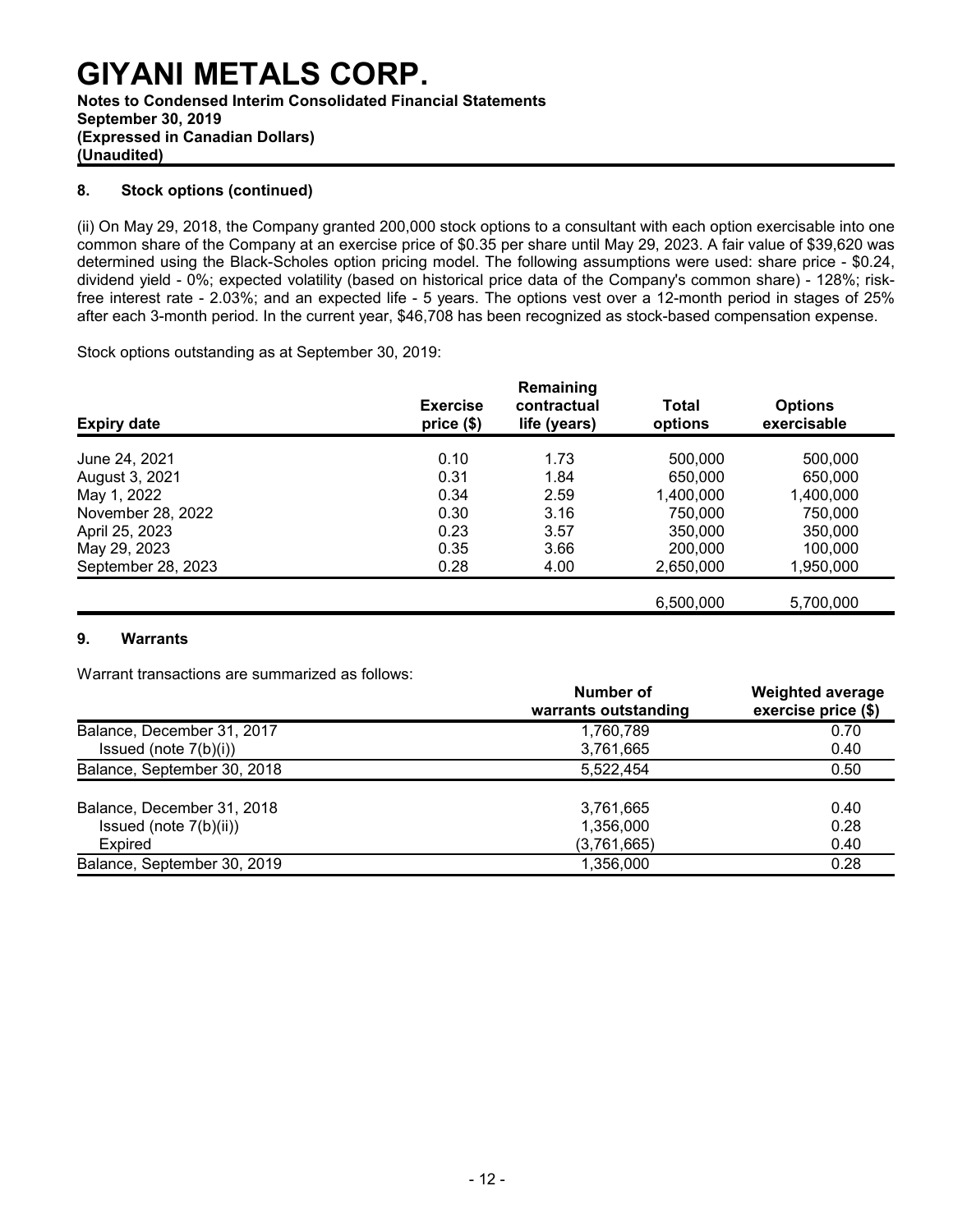**Notes to Condensed Interim Consolidated Financial Statements September 30, 2019 (Expressed in Canadian Dollars) (Unaudited)**

#### **9. Warrants (continued)**

Warrants outstanding as at September 30, 2019:

| <b>Expiry date</b>                 | <b>Exercise</b><br>price(\$) | Remaining<br>contractual<br>life (years) | Warrants<br>exercisable |
|------------------------------------|------------------------------|------------------------------------------|-------------------------|
| October 23, 2020                   | 0.275                        | 1.32                                     | 1,339,125               |
| October 18, 2020 (finder warrants) | 0.275                        | 1.32                                     | 16,875                  |
|                                    |                              |                                          | 1,356,000               |

#### **10. Related party transactions**

Management and consulting fees of \$94,500 and \$292,000 (three and nine months ended September 30, 2018 - \$167,831 and \$470,081) were paid or accrued to officers and directors of the Company or to companies controlled by officers or directors of the Company during the three and nine months ended September 30, 2019.

The Chief Financial Officer ("CFO") of the Company is a senior employee of Marrelli Support Services Inc. ("MSSI"). During the three and nine months ended September 30, 2019, the Company paid or accrued professional fees of \$8,052 and \$29,347 (three and nine months ended September 30, 2018 - \$8,053 and \$33,786) to MSSI. These services were incurred in the normal course of operations for general accounting and financial reporting matters. MSSI also provides bookkeeping services to the Company. As at September 30, 2019, MSSI was owed \$31,666 (December 31, 2018 - \$5,970) with respect to services provided. The balance owed was recorded in the consolidated statement of financial position as amounts due to related parties.

As at September 30, 2019, the Company owed \$184,940 (December 31, 2018 - \$91,212) to directors and officers of the Company and entities controlled by or associated with directors and officers of the Company.

Refer to note 5 for sale of Canoe shares. As at September 30, 2019, the Company had \$100,949 (December 31, 2018 - \$95,847) receivable from Canoe.

Refer to note 7 for insider's participation in private placements.

#### **11. Corporate, general and administrative**

|                            | <b>Three Months Ended</b><br>September 30, |         |     |         | <b>Nine Months Ended</b><br>September 30, |               |  |  |  |
|----------------------------|--------------------------------------------|---------|-----|---------|-------------------------------------------|---------------|--|--|--|
|                            |                                            | 2019    |     | 2018    | 2019                                      | 2018          |  |  |  |
| Professional fees          | \$                                         | 111,975 | \$  | 124.175 | \$<br>469.807                             | \$<br>364,519 |  |  |  |
| Salaries and benefits      |                                            | 18,015  |     | 74,117  | 136,074                                   | 208,168       |  |  |  |
| Stock-based compensation   |                                            | 20,606  |     | 481,980 | 67,314                                    | 596,599       |  |  |  |
| Regulatory fees            |                                            | 9.318   |     | 7.733   | 35.103                                    | 33,036        |  |  |  |
| Shareholder information    |                                            | 117,989 |     | 91.013  | 246.354                                   | 247,929       |  |  |  |
| Travel                     |                                            | 42,509  |     | 48,146  | 161,934                                   | 155,768       |  |  |  |
| General and administrative |                                            | 17,119  |     | 42,661  | 54,651                                    | 77,257        |  |  |  |
|                            | \$                                         | 337,531 | \$. | 869,825 | \$1,171,237                               | \$1,683,276   |  |  |  |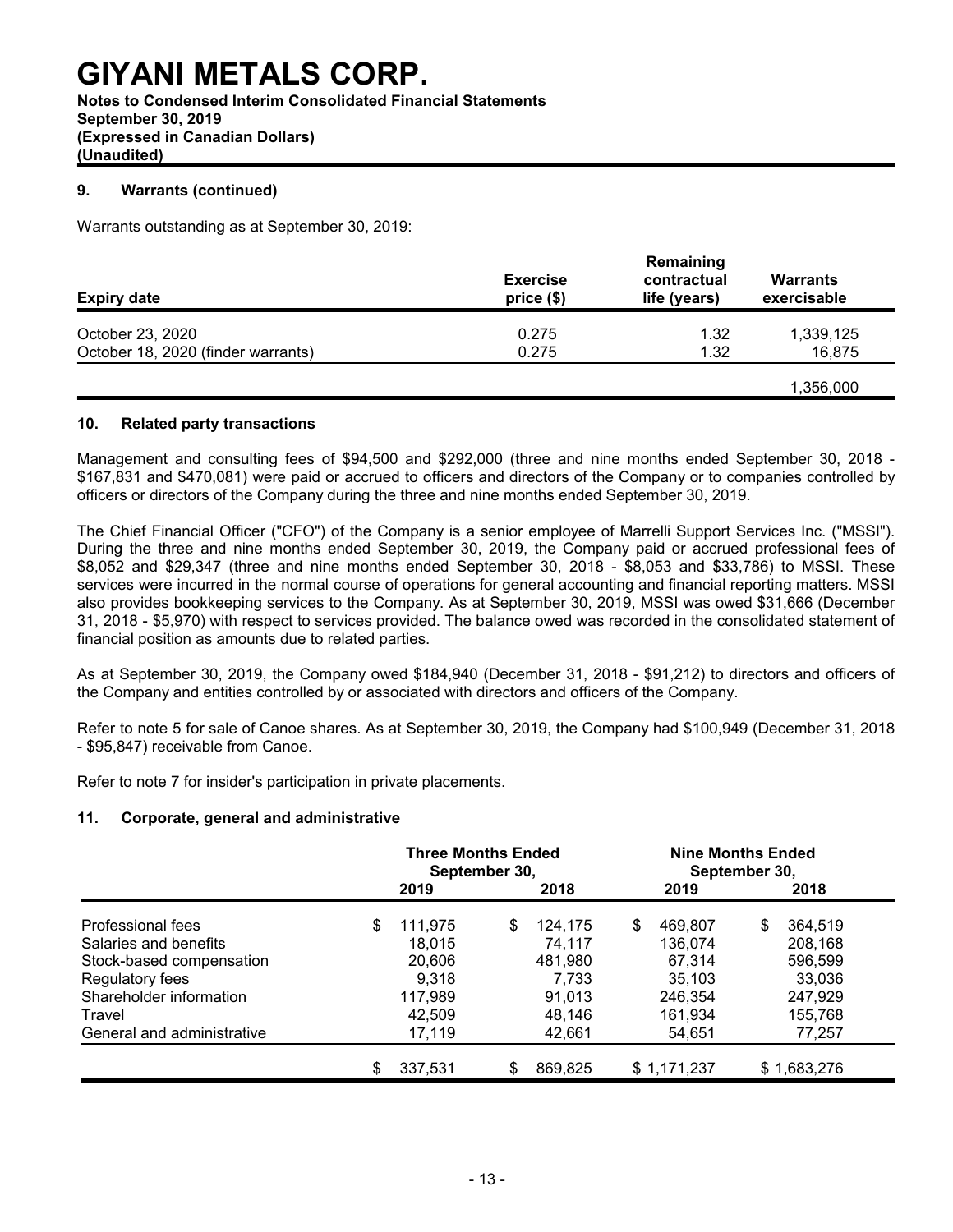#### **(Expressed in Canadian Dollars) (Unaudited)**

#### **12. Segmented information**

Operating segments are reported in a manner consistent with internal reporting provided to the chief operating decision-maker. The chief operating decision-maker is responsible for allocating resources and assessing performance of the operating segments and has been identified as the Company's Chief Executive Officer.

The Company has three operating segments: the exploration, evaluation and development of manganese and precious metal mining projects located in Botswana ("Botswana Mining") and South Africa ("South Africa Mining"). The rest of the entities within the Company are grouped into a secondary segment ("Corporate").

The segmental report is as follows:

| <b>September 30, 2019</b>                | <b>Botswana</b><br><b>Mining</b> | <b>South Africa</b><br><b>Mining</b> |                          | Corporate |                      | Total        |                        |
|------------------------------------------|----------------------------------|--------------------------------------|--------------------------|-----------|----------------------|--------------|------------------------|
| Total assets<br><b>Total liabilities</b> | \$<br>2,343,711                  | \$                                   | 341,716<br>112,457       | \$        | 394,083<br>1,104,809 | \$           | 3,079,510<br>1,217,266 |
| Net loss                                 | 10.411                           |                                      |                          |           | 648,326              |              | 658,737                |
| <b>December 31, 2018</b>                 | <b>Botswana</b><br><b>Mining</b> | <b>South Africa</b><br><b>Mining</b> |                          | Corporate |                      | <b>Total</b> |                        |
| Total assets<br><b>Total liabilities</b> | \$<br>2,035,502                  | \$                                   | 112,457                  | \$        | 567,270<br>481,810   | S.           | 2,602,772<br>594,267   |
| Net loss                                 | 56,786                           |                                      | $\overline{\phantom{a}}$ |           | 1,996,234            |              | 2,053,020              |

#### **13. Commitments and contingencies**

#### **Break Fee Receivable**

On October 14, 2015, the Company signed a letter of intent ("LOI") with Crystal Capital Wealth Corporation ("Crystal"). The LOI proposes a transaction pursuant to which the Company would acquire all the issued and outstanding securities of Crystal by means of a Reverse Takeover and Change of Business (the "Transaction").

On March 31, 2016, the Company and Crystal terminated the indicative LOI as it has expired. Under the terms of the Agreement, Giyani is entitled to and will pursue collecting the US \$250,000 break fee. Crystal loaned the Company \$35,000 which will be deducted from the break fee owing. Given the uncertainty of collectability, no amounts have been setup as receivable in these unaudited condensed interim consolidated financial statements.